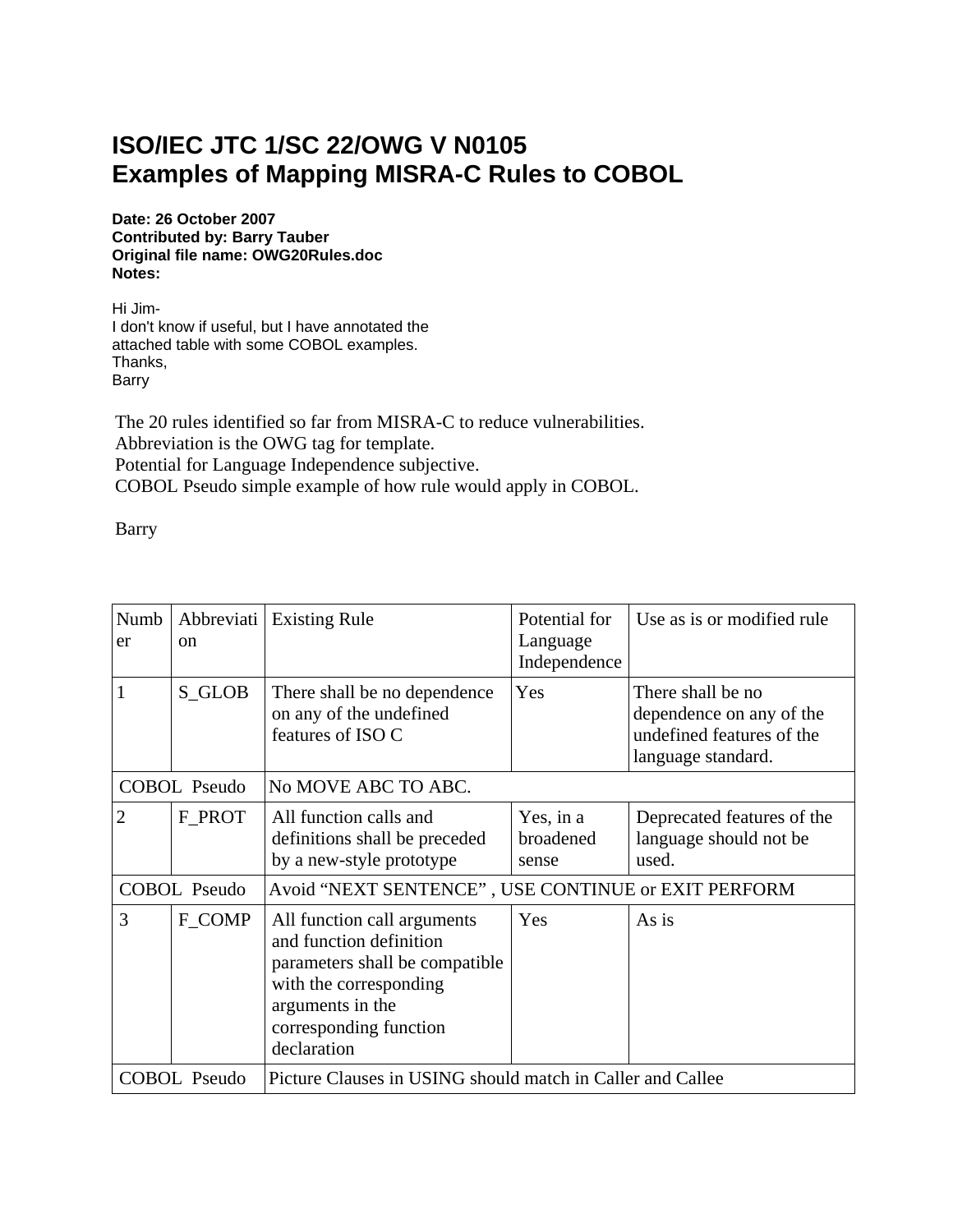| Numb<br>er                                                                        | Abbreviati<br>on    | <b>Existing Rule</b>                                                                                                                                                                                                         | Potential for<br>Language<br>Independence      | Use as is or modified rule                                                                             |  |  |
|-----------------------------------------------------------------------------------|---------------------|------------------------------------------------------------------------------------------------------------------------------------------------------------------------------------------------------------------------------|------------------------------------------------|--------------------------------------------------------------------------------------------------------|--|--|
| $\overline{4}$                                                                    | <b>E_PREC</b>       | A boolean-valued sub-<br>expression shall not appear<br>next to a bit operator, an<br>assignment operator or a<br>relational operator in an if or<br>while expression                                                        | Yes                                            | As is                                                                                                  |  |  |
|                                                                                   | <b>COBOL Pseudo</b> | No IF (A OR B = "C"), USE IF ((A) OR (B = "C"))                                                                                                                                                                              |                                                |                                                                                                        |  |  |
| 5                                                                                 | <b>E_SIDE</b>       | Every expression statement<br>shall have at least one side-<br>effect for any execution path                                                                                                                                 | Yes                                            | As is                                                                                                  |  |  |
|                                                                                   | <b>COBOL Pseudo</b> | No Compute $A = A$ ; Rule says something should change                                                                                                                                                                       |                                                |                                                                                                        |  |  |
| 6                                                                                 | E_COMM              | The expression on the left hand<br>side of a comma operator shall<br>have at least one side-effect                                                                                                                           | No, too<br>language<br>specific                |                                                                                                        |  |  |
| <b>COBOL Pseudo</b>                                                               |                     | No example, too specific to C language.                                                                                                                                                                                      |                                                |                                                                                                        |  |  |
| 7                                                                                 | <b>E_UNEG</b>       | An unsigned expression shall<br>not be compared for negativity                                                                                                                                                               | Yes, include<br>in an integer<br>coercion rule | Integer coercion, such as<br>comparing an unsigned<br>expression for negativity,<br>shall not be done. |  |  |
| <b>COBOL Pseudo</b><br>If A PIC 9(4), then no IF $A <$ ZERO statements            |                     |                                                                                                                                                                                                                              |                                                |                                                                                                        |  |  |
| 8                                                                                 | E_CSIGN             | No implicit conversion shall<br>change the signed nature of a<br>object or reduce the number of<br>bits in that object                                                                                                       | Yes                                            | As is                                                                                                  |  |  |
| <b>COBOL Pseudo</b>                                                               |                     | a) A PIC $X(20)$ , then B REDEFINES A, B should have full 20 characters,<br>use FILLER where necessary<br>b) no E REDEFINES F, where E PIC $9(5)$ , F PIC $S9(5)$<br>c) no MOVE C to D, where C PIC $S9(5)$ , D PIC $9(3)$ . |                                                |                                                                                                        |  |  |
| 9                                                                                 | <b>E_REAC</b><br>H  | Every non-null statement shall<br>be reachable                                                                                                                                                                               | Yes                                            | All statements should be<br>reachable                                                                  |  |  |
| <b>COBOL Pseudo</b>                                                               |                     | Obvious.                                                                                                                                                                                                                     |                                                |                                                                                                        |  |  |
| 10                                                                                | <b>E_HIDE</b>       | Local objects shall not hide<br>objects with internal or<br>external linkage                                                                                                                                                 | Yes                                            |                                                                                                        |  |  |
| <b>COBOL Pseudo</b><br>COPY statement contents should not include CALL statements |                     |                                                                                                                                                                                                                              |                                                |                                                                                                        |  |  |
| 11                                                                                | <b>E_EXTR</b>       | The extern keyword shall not<br>be used in a nested block                                                                                                                                                                    | Yes                                            |                                                                                                        |  |  |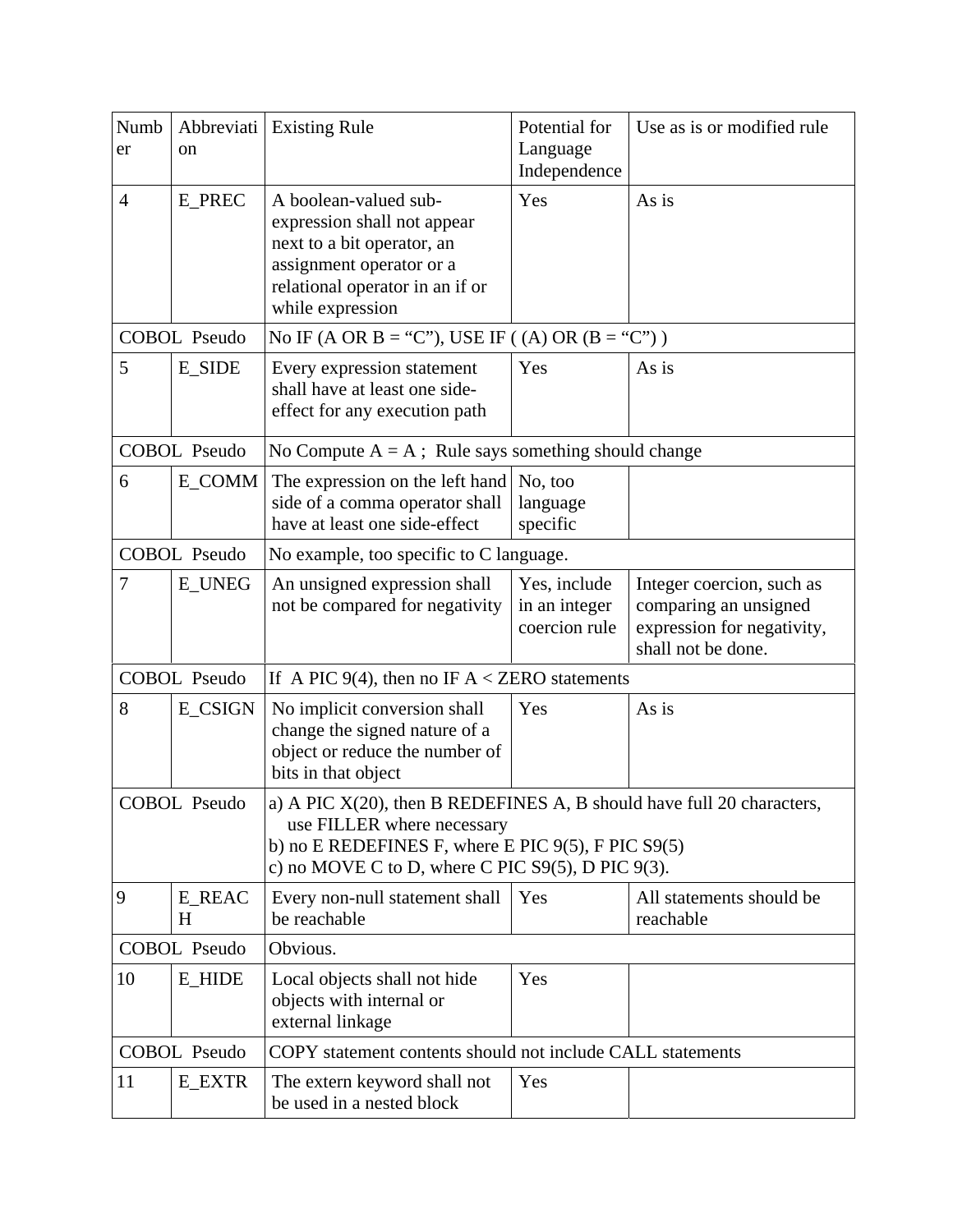| Numb<br>er          | Abbreviati<br>on | <b>Existing Rule</b>                                                                                                                                                                               | Potential for<br>Language<br>Independence | Use as is or modified rule |  |  |
|---------------------|------------------|----------------------------------------------------------------------------------------------------------------------------------------------------------------------------------------------------|-------------------------------------------|----------------------------|--|--|
| <b>COBOL Pseudo</b> |                  | EXTERNAL should only be in 01 level<br>And EXTERNAL item should not be included in a USING clause                                                                                                  |                                           |                            |  |  |
| 12                  | <b>E_FEQL</b>    | Floating point objects shall not<br>be compared for equality or<br>inequality                                                                                                                      | Yes                                       | As is                      |  |  |
| <b>COBOL Pseudo</b> |                  | Obvious                                                                                                                                                                                            |                                           |                            |  |  |
| 13                  | E_FLOOP          | Floating point objects shall not<br>be used in the initialization,<br>controlling or re-initialization<br>expressions of a for statement<br>or the controlling expression of<br>a while statement. | Yes                                       | As is                      |  |  |
| <b>COBOL Pseudo</b> |                  | Floating point not to be used as subscript or VARYING item                                                                                                                                         |                                           |                            |  |  |
| 14                  | E_BITF1          | Every named bitfield of size 1<br>shall use the unsigned or<br>signed keyword in its<br>declaration                                                                                                | Yes                                       | As is                      |  |  |
| <b>COBOL Pseudo</b> |                  | More C language specific.                                                                                                                                                                          |                                           |                            |  |  |
| 15                  | E_NARR<br>W      | No pointer shall be cast to a<br>narrower integral type                                                                                                                                            | Yes                                       | As is                      |  |  |
| <b>COBOL Pseudo</b> |                  | a) Do not even try to REDEFINE a POINTER item<br>b) Be cautious using "AS" clause                                                                                                                  |                                           |                            |  |  |
| 16                  | E_PCAST          | Pointers shall not be cast to<br>different pointer types                                                                                                                                           | Yes                                       | As is                      |  |  |
| COBOL Pseudo        |                  | Do not even try to REDEFINE a POINTER item                                                                                                                                                         |                                           |                            |  |  |
| 17                  | E_CASE1          | A switch statement shall have<br>at least one 'case:' and shall<br>have exactly one 'default:'                                                                                                     | Yes                                       | As is                      |  |  |
| <b>COBOL Pseudo</b> |                  | EVALUATE should have at least one condition and should contain the<br><b>OTHER</b> clause                                                                                                          |                                           |                            |  |  |
| 18                  | <b>E_CFALL</b>   | No 'case:' or 'default:' shall be<br>reachable from the previous<br>'case:' or 'default:' except by<br>direct fall-through                                                                         | Yes                                       | As is                      |  |  |
| <b>COBOL Pseudo</b> |                  | Avoid GO TO within EVALUATE                                                                                                                                                                        |                                           |                            |  |  |